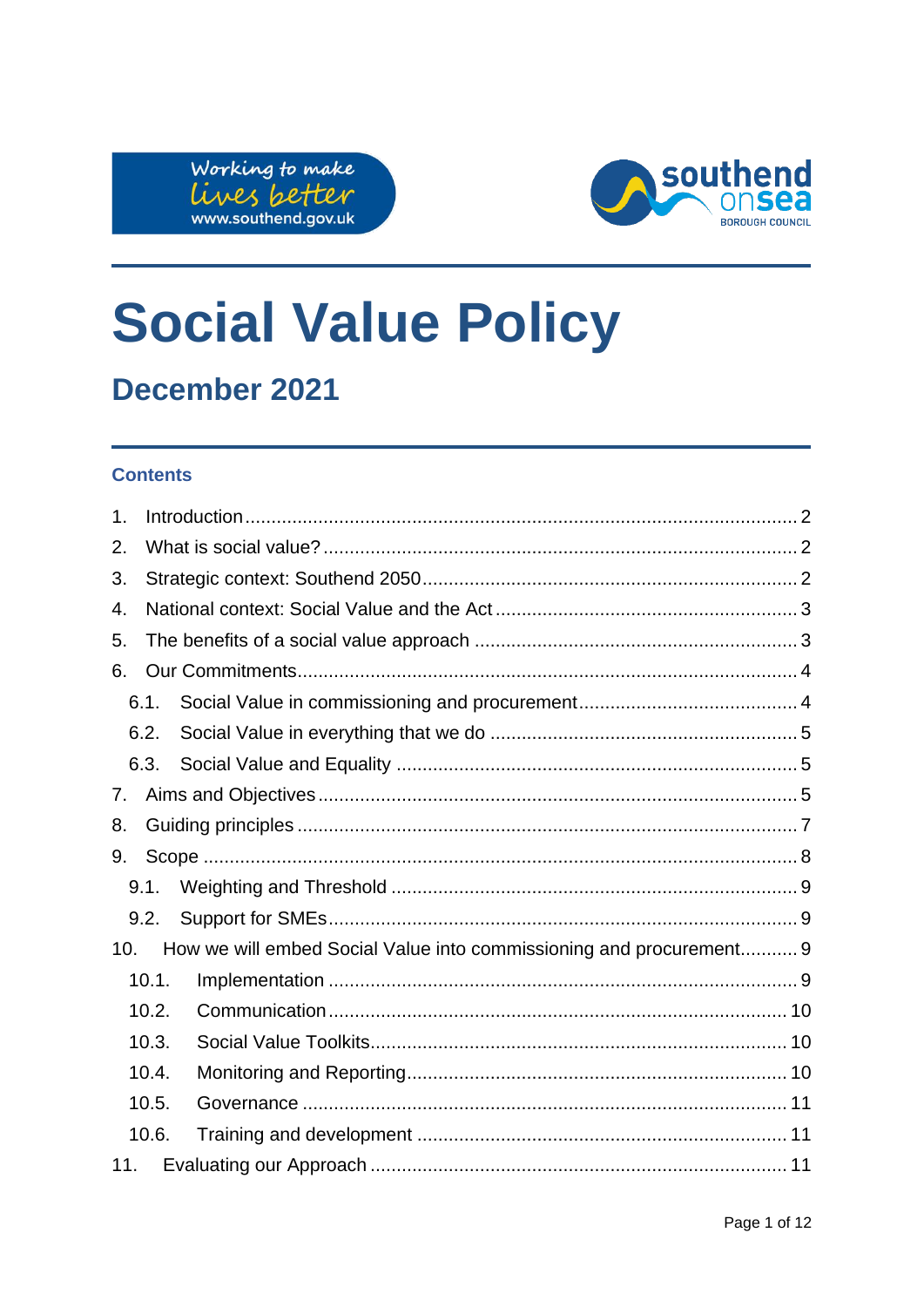# <span id="page-1-0"></span>**1. Introduction**

Following nearly a decade of public sector austerity, and then the coronavirus pandemic, it is more vital than ever that the Council, its suppliers, and Southend's communities work together to collectively recover and overcome the challenges we face. This will include looking for opportunities, both big and small, to support the people of Southend to be healthy, lead fulfilling lives in work and play and to look after the outside spaces we have grown to rely upon.

Maximising social value through the commissioning and procurement of contracts in Southend will help to secure these positive outcomes and influence suppliers in line with the City's Southend 2050 ambitions.

This policy sets out the Council's approach to implementing the Public Services (Social Value) Act 2012 ("the Act") and associated legislation. It further recognises the potential that social value has in supporting the Southend 2050 programme, and commitment to continuing to strive to make Southend a better place whilst delivering best value for money.

# <span id="page-1-1"></span>**2. What is social value?**

Social value is about the difference that we can make in our communities through our contracting of services and goods.

Social value asks the question:

'*If £1 is spent on the delivery of services, can that same £1 be used to also produce a wider benefit to the community?*'

(Social Enterprise UK)

A social value approach involves looking beyond the price of each individual contract and considering the collective benefit to local communities, the economy and or the environment.

# <span id="page-1-2"></span>**3. Strategic context: Southend 2050**

Southend 2050 is the borough's ambition for the future. It is the foundation for this policy and sets the outcomes we want to achieve.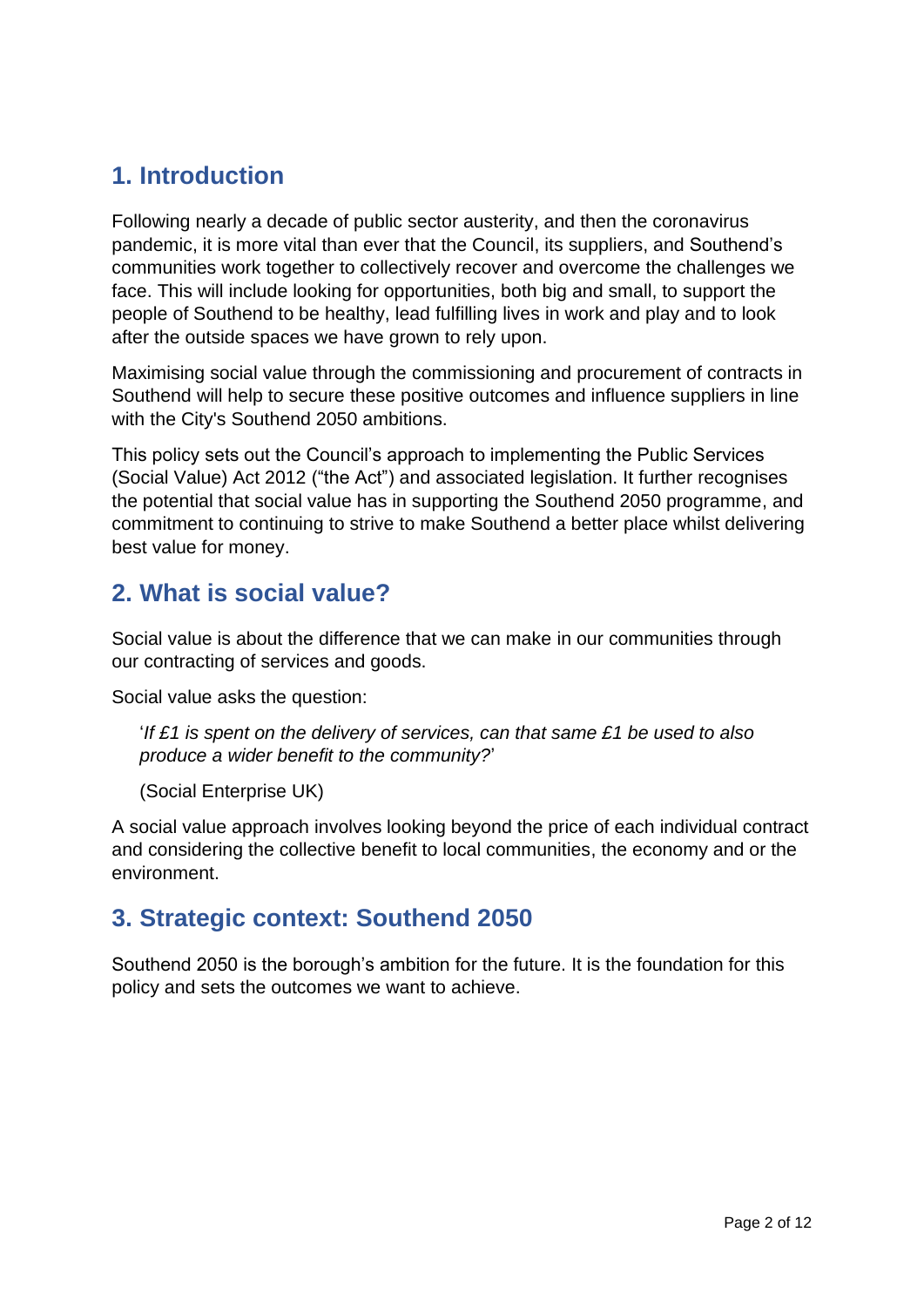For more information on Southend 2050, visit the Council's website: [Southend 2050](https://www.southend.gov.uk/southend2050)



# <span id="page-2-0"></span>**4. National context: Social Value and the Act**

4.1. The Act requires all public bodies in England and Wales to consider how the services they commission and procure might improve the "economic, social, and environmental wellbeing" of their respective areas. It asks that public bodies consider the ways that they could most benefit society as part of each decision made.

4.2. The Act gives local authorities the freedom to determine what kind of additional social value would best serve the needs of local communities provided that the social value obtained is relevant to the contract and its request is proportionate.

# <span id="page-2-1"></span>**5. The benefits of a social value approach**

5.1. A social value approach involves looking beyond the price of each individual contract and considering the collective benefit to local communities when the Council chooses to award a contract. Procurement and commissioning officers might, for example, consider requesting additional social value that tackles a key local issue, addresses a gap in service delivery or strengthens local communities in other ways such as contributing to the local economy.

5.2. The Council spent c. £120M on contracts in 2021/22, many of which by default will deliver positive economic, environmental, and social outcomes that align to the ambitions of Southend 2050.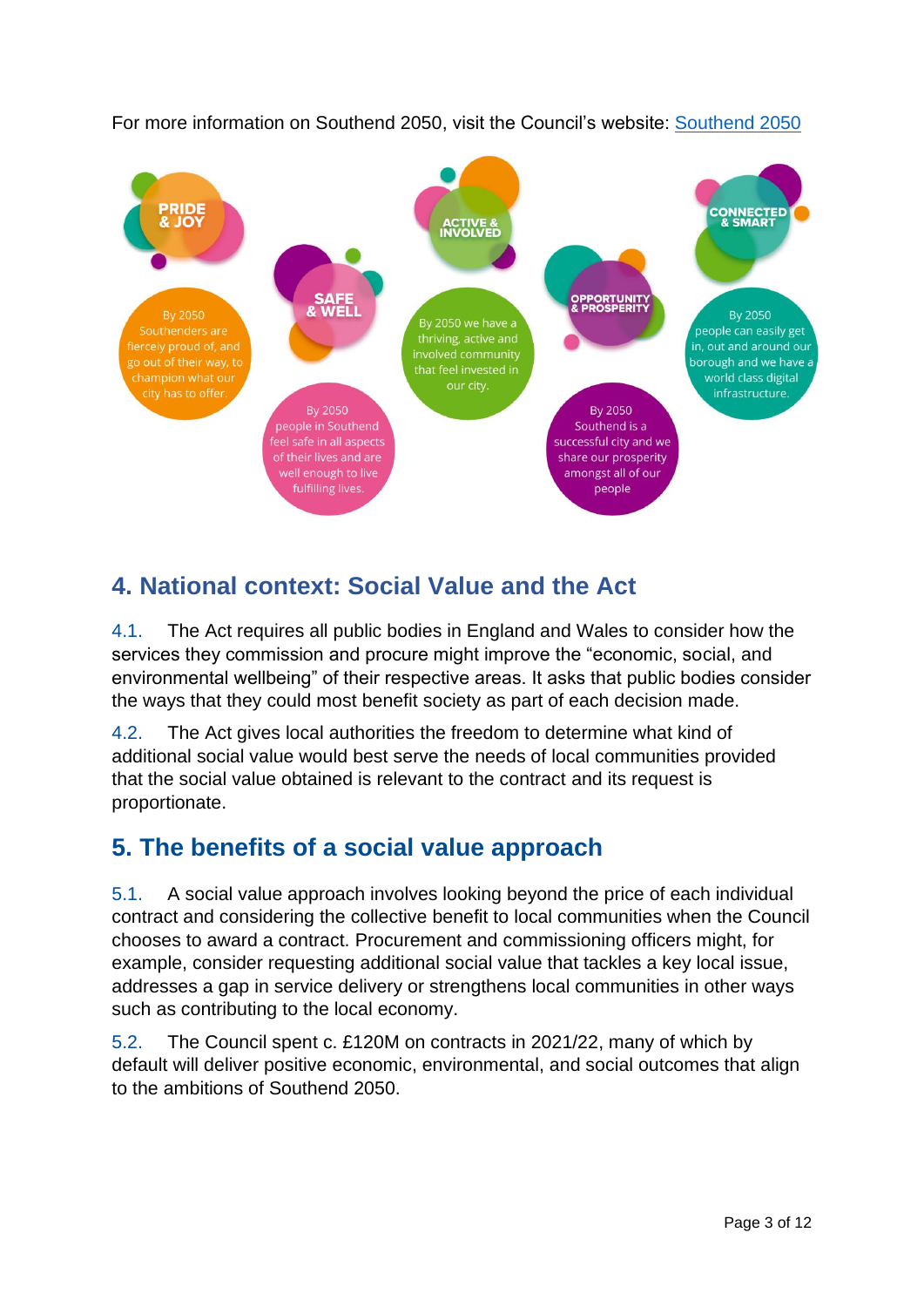5.3. The Social Value Portal<sup>1</sup> suggests that on average, organisations could see a social and local economic<sup>2</sup> added value return of around 23.7% on contract spend. A number of factors including sector of contract, contract value, geographic location, number of contracts and maturity of market contribute to the wide range of eventual returns.

|                        | <b>Social Value</b><br><b>Added</b> | <b>Local</b><br><b>Economic</b><br><b>Value Added</b> | <b>Social and</b><br><b>Local</b><br><b>Economic</b><br><b>Value Added</b> |
|------------------------|-------------------------------------|-------------------------------------------------------|----------------------------------------------------------------------------|
| <b>Average</b>         | 4%                                  | 22.3%                                                 | 23.7%                                                                      |
| <b>Median</b>          | 0.6%                                | 8.4%                                                  | 15.7%                                                                      |
| 25th percentile        | 0.1%                                | 0.5%                                                  | 3.8%                                                                       |
| <b>75th percentile</b> | 2.1%                                | 28.6%                                                 | 36.6%                                                                      |

5.4. As an example, in 2021 Plymouth City Council (one of Southend's CIPFA Nearest Neighbours) reported 34% of total contract value achieved as additional social value over the last two years, whilst Rotherham Metropolitan Borough Council reported a return of 10%.



# <span id="page-3-0"></span>**6. Our Commitments**

## <span id="page-3-1"></span>6.1. Social Value in commissioning and procurement

6.1.1. We will seek to secure additional social value in the contracts we award through collaborative working, and we will direct those benefits to communities where they are most needed.

6.1.2. There is no 'one size fits all' model for achieving social value; it is an area where providers and commissioners nationally are learning about how best to achieve and evidence it. The aspirations of this Policy and the guidance within the Toolkits will continue to be informed by national developments and our local learning.

<sup>1</sup> About us - [Social Value Portal](https://socialvalueportal.com/about/)

<sup>&</sup>lt;sup>2</sup> Measures classed as "local economic value" include local employment and local supply chain spend; "social value" measures are those where the proxy value measures the benefit to society in general.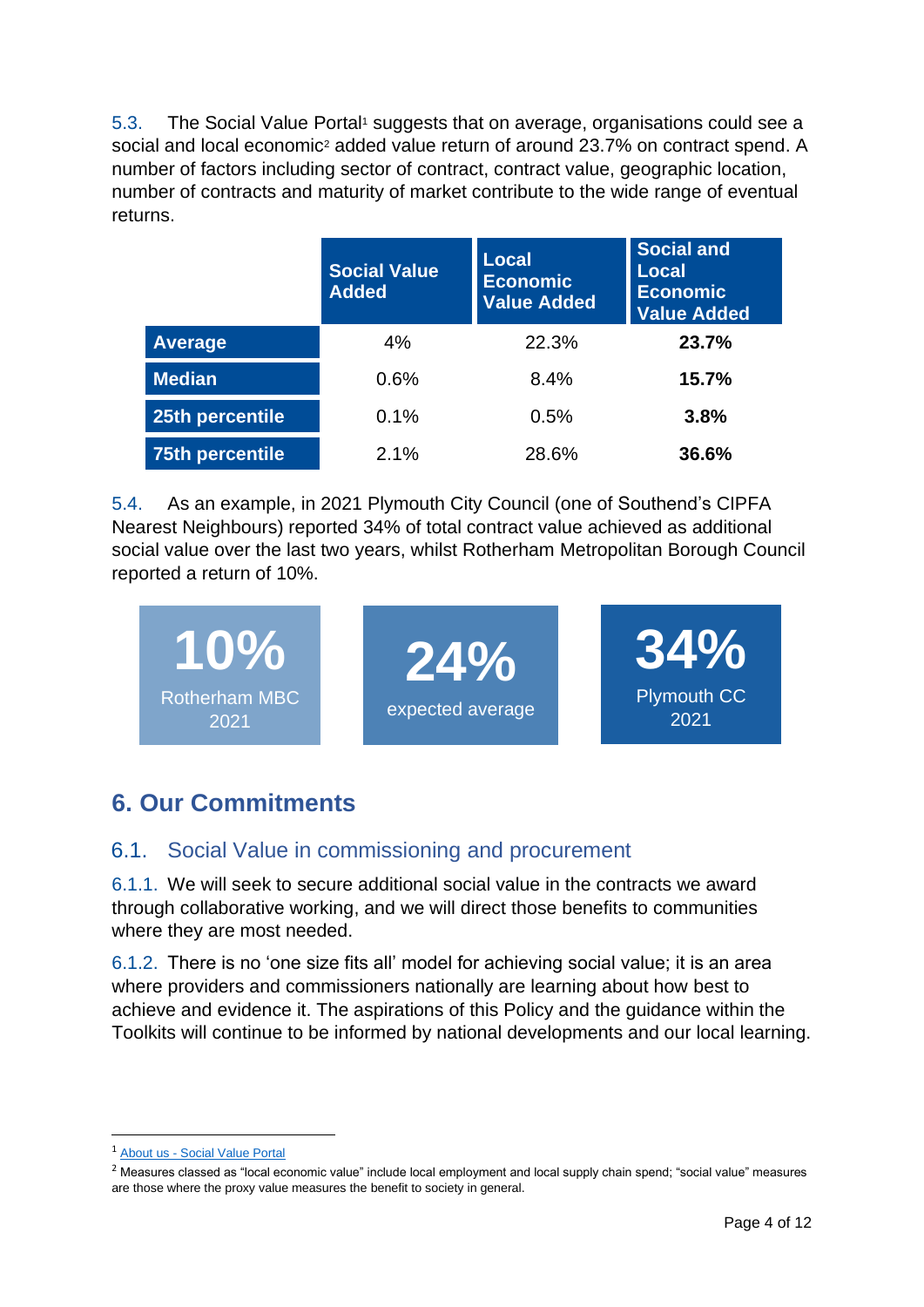## <span id="page-4-0"></span>6.2. Social Value in everything that we do

6.2.1. We recognise that commissioning and procurement has a key part to play in achieving the Southend 2050 ambitions. But our ability to improve outcomes for local people goes beyond how we buy goods and services - we want to challenge ourselves and others to uncover the hidden value in everything that we do.

6.2.2. We want to find additional social value in all our activity, including planning, grants, human resource management and day to day running of services. We also want to be an ambassador for good practice and highlight the many examples of good practice going on in our town's businesses, schools, voluntary and community groups.

## <span id="page-4-1"></span>6.3. Social Value and Equality

6.3.1. Where Social Value is considered as part of a commissioning exercise, the public sector Equality Duty will continue to apply. This means that equality issues will continue to be considered at every stage of the commissioning cycle, including consultation and pre-procurement.

6.3.2. Our social value asks will contribute to our Equality Objectives.

6.3.3. We will promote social inclusion by ensuring our procurement procedures are transparent, accessible, and easy to understand and by providing Social Value Toolkits that offer practical, accessible guidance on developing a partnership with the Council.

6.3.4. We will take account of the need for positive action in respect of organisations led by, or for, equalities or community groups, and for the development of local small organisations and businesses. We will seek to nurture positive relationships and promote the engagement of these organisations in tendering. This will include actions to ensure that engagement with the marketplace and communities at preprocurement stage is accessible to these target organisations.

# <span id="page-4-2"></span>**7. Aims and Objectives**

7.1. In delivering this policy our aim is to realise meaningful social value from the contracts we set in place, and to ensure that our commissioning and procurement activity maximises our potential to deliver the outcomes of Southend 2050.

7.2. It is not possible or appropriate to have one set of social value outcomes that will apply to all contracts, due to the value, nature, and diversity of the wide range of goods and services commissioned. We will, therefore, apply a proportionate approach, tailored to reflect the specific commissioning and procurement needs.

7.3. Service commissioners and procurement leads will consider, on a case-bycase basis, the potential social outcomes that could be delivered including the most appropriate strategy to achieve them.

7.4. Our social value objectives for each of the Southend 2050 themes are listed below: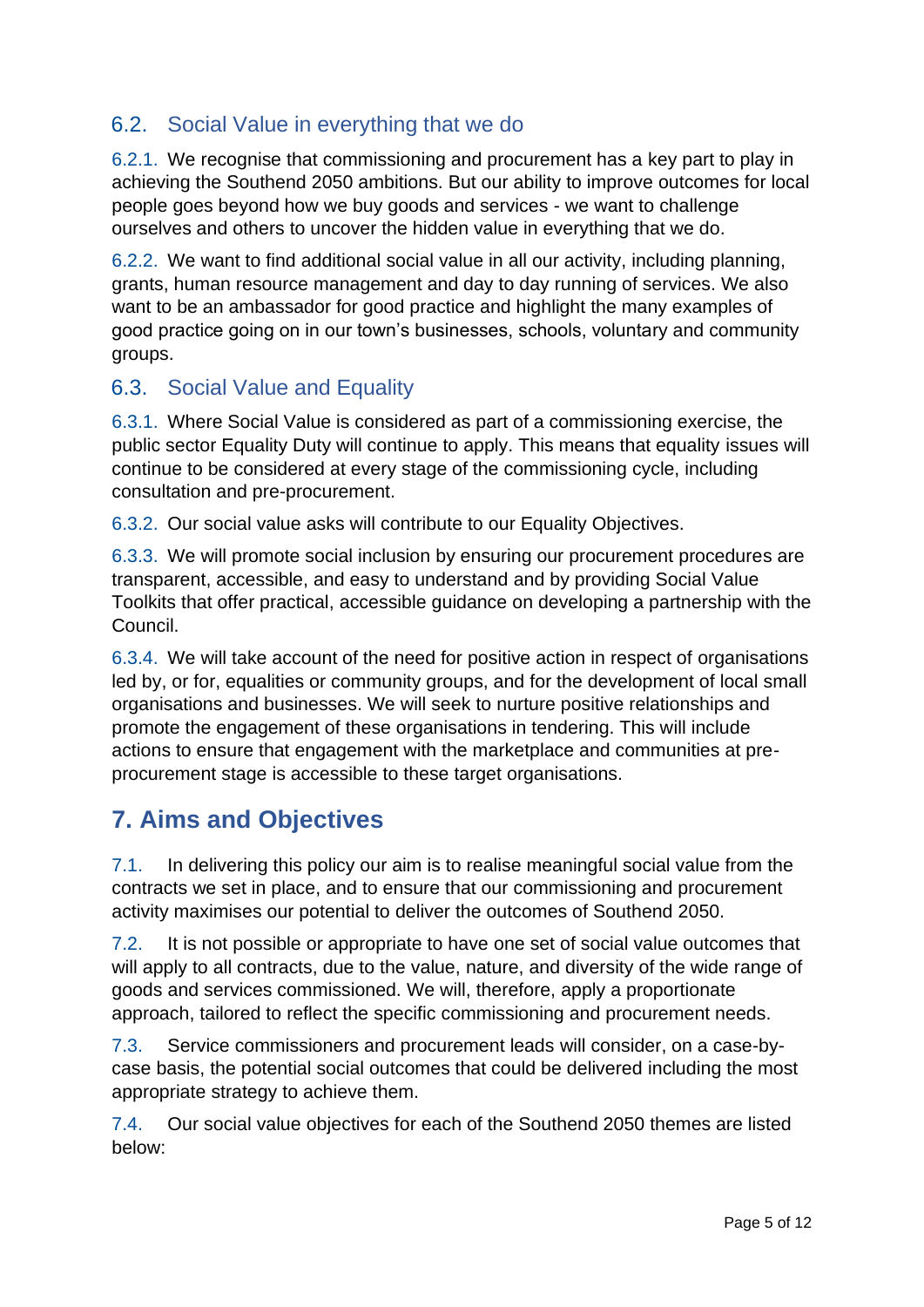| Southend 2050<br><b>Theme</b>                                                                                                          | <b>Social Value objectives</b>                                                                                                                                                                                                                                                                            |
|----------------------------------------------------------------------------------------------------------------------------------------|-----------------------------------------------------------------------------------------------------------------------------------------------------------------------------------------------------------------------------------------------------------------------------------------------------------|
|                                                                                                                                        | Embed a sustainable commissioning and procurement<br>procedure, protecting the borough's ecological interests,<br>enhancing the environment, and supporting Southend to<br>embrace the challenges of the Climate Emergency<br>declaration made in 2019.<br>Commit to protecting the environment and built |
| By 2050 Southenders                                                                                                                    | environment, minimise waste and energy consumption and<br>maximise the use of resources efficiently.                                                                                                                                                                                                      |
| are fiercely proud of,<br>and go out of their way                                                                                      | Increase residents' satisfaction of the place, and Council<br>services.                                                                                                                                                                                                                                   |
| to champion, what our<br>City has to offer.                                                                                            | Encourage people to take pride in their communities.                                                                                                                                                                                                                                                      |
|                                                                                                                                        | Contribute to improving the health and wellbeing of local<br>people, with a focus on reducing inequalities.                                                                                                                                                                                               |
|                                                                                                                                        | Improve the life chances of Southend's residents by working<br>to reduce inequalities and social deprivation across our<br>communities.                                                                                                                                                                   |
| By 2050 people in<br>Southend-on-Sea feel<br>safe in all aspects of<br>their lives and are well<br>enough to live fulfilling<br>lives. |                                                                                                                                                                                                                                                                                                           |
|                                                                                                                                        | Engage with local communities to understand where social<br>value can make an impact and listen to and strengthen our<br>communities and partners to achieve better outcomes for<br>all.                                                                                                                  |
| <b>ACTIVE &amp;<br/>INVOLVED</b>                                                                                                       | Involve local people and organisations in determining social<br>value outcomes that can meet the needs of communities via<br>the commissioning cycle.                                                                                                                                                     |
| By 2050 we have a<br>thriving, active and                                                                                              | Engage with local communities in the commissioning and<br>evaluation of services, via community projects and<br>partnerships with the VCS.                                                                                                                                                                |
| involved community<br>that feel invested in our<br>City.                                                                               | Promote community cohesion and celebrate diversity.                                                                                                                                                                                                                                                       |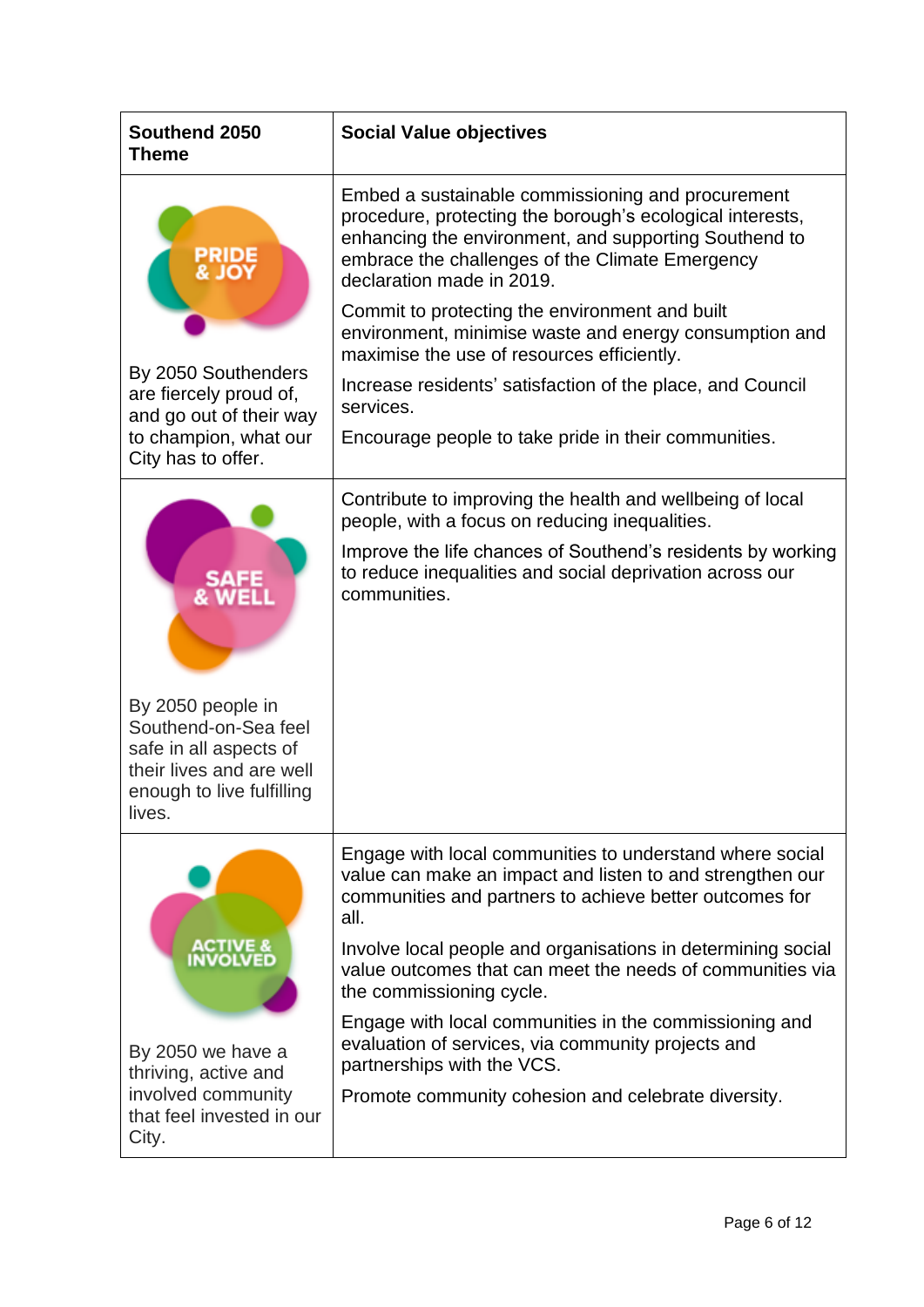| Southend 2050<br><b>Theme</b>                                                                                                                     | <b>Social Value objectives</b>                                                                                                                                                                                                                                                                                                                                                            |
|---------------------------------------------------------------------------------------------------------------------------------------------------|-------------------------------------------------------------------------------------------------------------------------------------------------------------------------------------------------------------------------------------------------------------------------------------------------------------------------------------------------------------------------------------------|
|                                                                                                                                                   | Promote social inclusion.<br>Promote our local economy and ensure that new,<br>developing, and existing enterprises are nurtured and<br>supported.<br>Create employment and skills and training opportunities for<br>local people, especially in target areas.                                                                                                                            |
| By 2050 Southend-on-<br>Sea is a successful<br>City and we share our<br>prosperity amongst all<br>of our people.                                  |                                                                                                                                                                                                                                                                                                                                                                                           |
| <b>CONNECTED</b><br>By 2050 people can<br>easily get in, out and<br>around our borough<br>and we have a world<br>class digital<br>infrastructure. | Drive smart, green technologies.<br>Support green, sustainable transport in the borough.<br>Improve accessibility, connectivity, and mobility to all<br>residents.<br>Support a healthy environment that enables and<br>encourages active, sustainable travel choices that are<br>accessible to everyone.<br>Increase digital inclusion, improve digital skills and reduce<br>inequality. |

# <span id="page-6-0"></span>**8. Guiding principles**

8.1. The following principles describe our approach, including the values and behaviours which are needed to achieve our commitments, aims and objectives.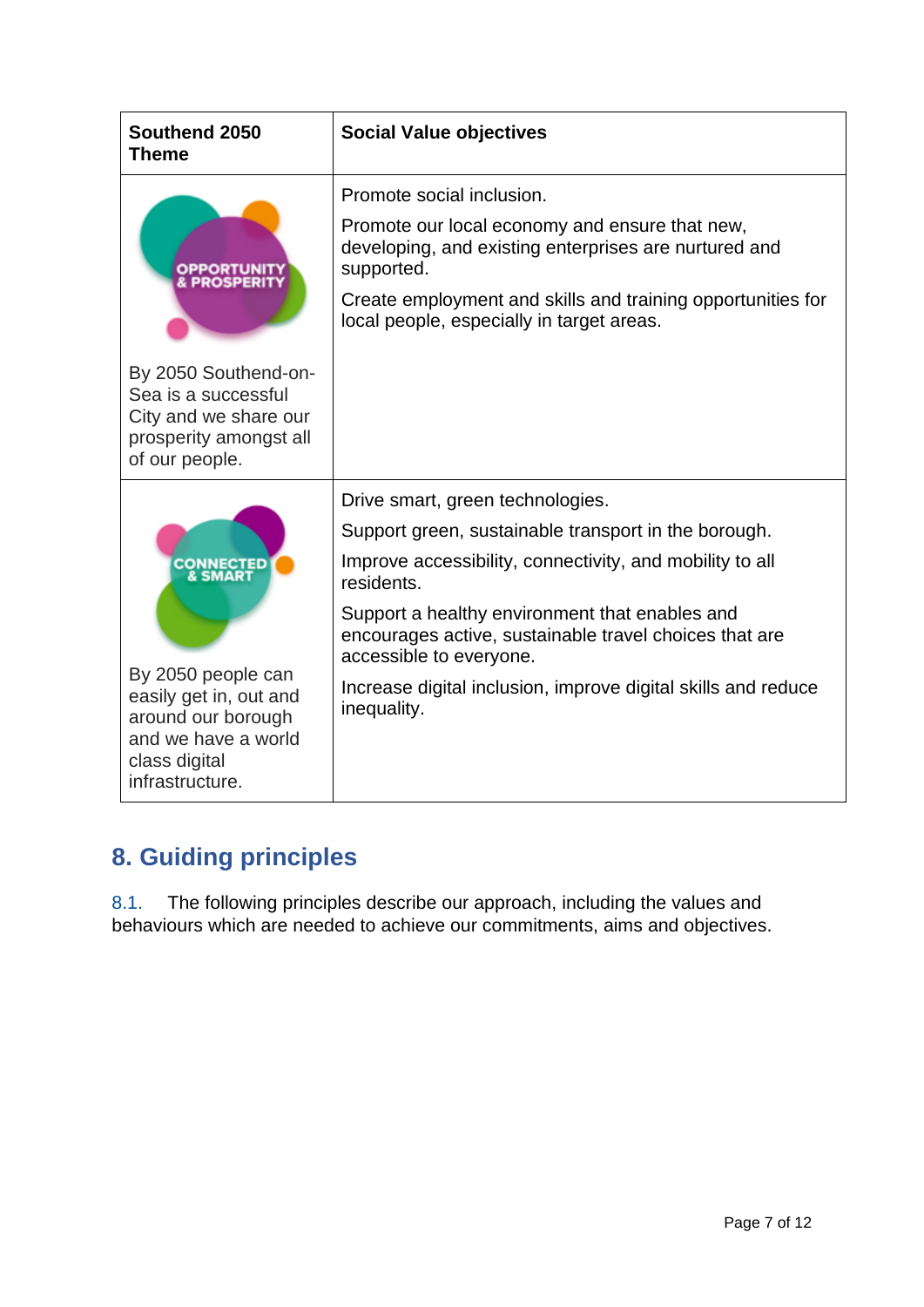| Leadership                                                                                                                                                                                                                                                                                                                                                                                                                                                                |
|---------------------------------------------------------------------------------------------------------------------------------------------------------------------------------------------------------------------------------------------------------------------------------------------------------------------------------------------------------------------------------------------------------------------------------------------------------------------------|
| • Discussions on the strategy and practice of procurement do not take<br>place in isolation, and there is a greater understanding at all levels of<br>the importance of pre-procurement and contract management<br>• Progress is monitored with strong leadership, guidance, and co-<br>ordination<br>• The Council delivers an effective social value Policy that is<br>straightforward and simple to understand<br>• Contract management in the Council is strengthened |
| Creativity                                                                                                                                                                                                                                                                                                                                                                                                                                                                |
| • Social value is a platform that encourages innovation, both within and<br>external to the Council<br>• Anybody, or any organisation, has the potential to add social value - no<br>matter their size or make up                                                                                                                                                                                                                                                         |
|                                                                                                                                                                                                                                                                                                                                                                                                                                                                           |
| <b>Flexibility</b>                                                                                                                                                                                                                                                                                                                                                                                                                                                        |
| • Flexibility and a 'can do' approach to social value secures the best<br>possible outcomes by opening up the commissioning and procurement<br>process to a broader range of organisations and businesses                                                                                                                                                                                                                                                                 |
| Collaboration                                                                                                                                                                                                                                                                                                                                                                                                                                                             |
| • Collaboration within the Council is promoted so that commissioning<br>processes impact on the shared corporate priorities and to develop a<br>shared vision for social value between the Council, local communities,<br>stakeholders and other organisations and businesses<br>• commissioning processes are developed to open up opportunities for<br>more co-designed services and sustainable local delivery models                                                  |
| <b>Evaluation / Monitoring</b>                                                                                                                                                                                                                                                                                                                                                                                                                                            |
| • Outcomes are monitored to ensure that social value benefits are                                                                                                                                                                                                                                                                                                                                                                                                         |
| realised                                                                                                                                                                                                                                                                                                                                                                                                                                                                  |

• Longer term social value outcomes are prioritised over quick wins

# <span id="page-7-0"></span>**9. Scope**

9.1. The Act requires public bodies to consider social value in service contracts – alongside contracts for goods and works with a service element – above a prescribed financial threshold. Our implementation of the duties in the Act will be as wide as practicable so that we can achieve maximum impact.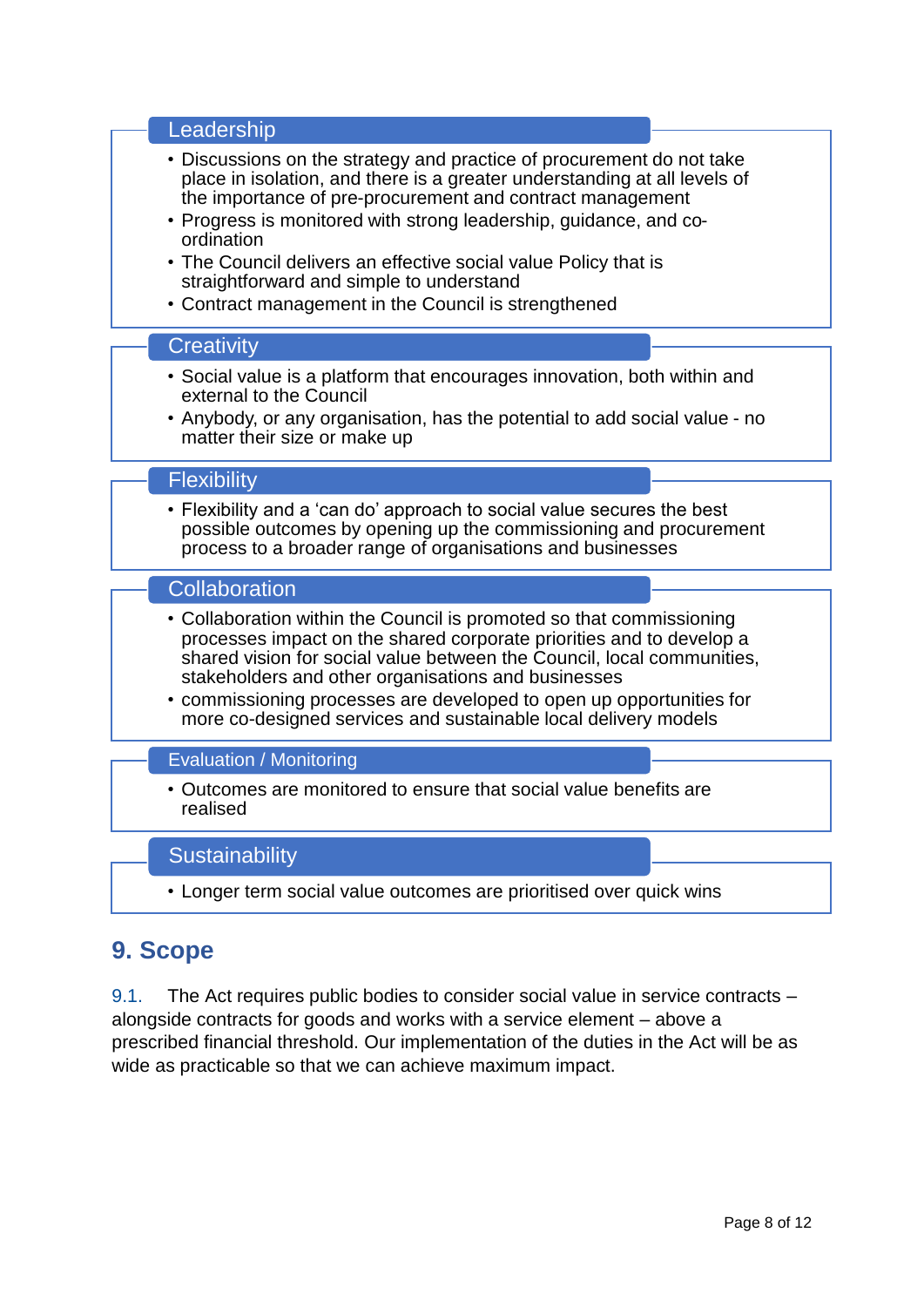## <span id="page-8-0"></span>9.2. Weighting and Threshold

9.2.1. Proportionate and relevant social value requirements will always be included in contracts which cross the following thresholds3:

| <b>Supplies &amp; Services</b>         | £177,897 plus VAT                                            |
|----------------------------------------|--------------------------------------------------------------|
| <b>Light Touch Regime for Services</b> | £552,950 plus VAT                                            |
| <b>Works</b>                           | <b>E1M</b> and where contract length is 24<br>months or more |

9.2.2. We will take a proportionate approach to each tender, which means that the threshold and weighting will be applicable to that tender, with a minimum weighting of 10% of the total award criteria for all tenders above Public Contract Regulation 'Find a Tender' thresholds.

## <span id="page-8-1"></span>9.3. Support for SMEs

9.3.1. 99.7% of Southend's businesses are Micro, Small or Medium-sized enterprises4. As a result, we have an existing tried and tested approach to supporting our local economy, delivered by partnerships and projects such as the BEST Growth Hub, Southend Business Partnership, Southend Business Directory, and by offering subsidised membership to the Federation of Small Businesses. We will use these existing services and networks to identify and resolve barriers to delivering social value, engage with the market effectively and provide good visibility of opportunities.

9.3.2. We will ensure that contract opportunities are accessible to voluntary and community groups and social enterprises and continue our work with local businesses on how to source and bid for public sector contracts.

## <span id="page-8-2"></span>**10. How we will embed Social Value into commissioning and procurement**

#### <span id="page-8-3"></span>10.1. Implementation

We will:

- take account of the social and economic benefits of buying locally, particularly through local supply chains (such as reducing unemployment and raising the skill level of the local workforce)
- agree proportionate and relevant social value outcomes with the marketplace at pre-procurement stage and ensure that they are linked to the Southend 2050 ambitions

<sup>&</sup>lt;sup>3</sup>Aligned to [Procurement Policy Note 09/21 –](https://www.gov.uk/government/publications/procurement-policy-note-0921-thresholds-and-inclusion-of-vat) Thresholds and Inclusion of VAT

<sup>4</sup> Source[: NOMIS UK Business Counts 2021](https://www.nomisweb.co.uk/reports/lmp/la/1946157203/report.aspx#tabidbr)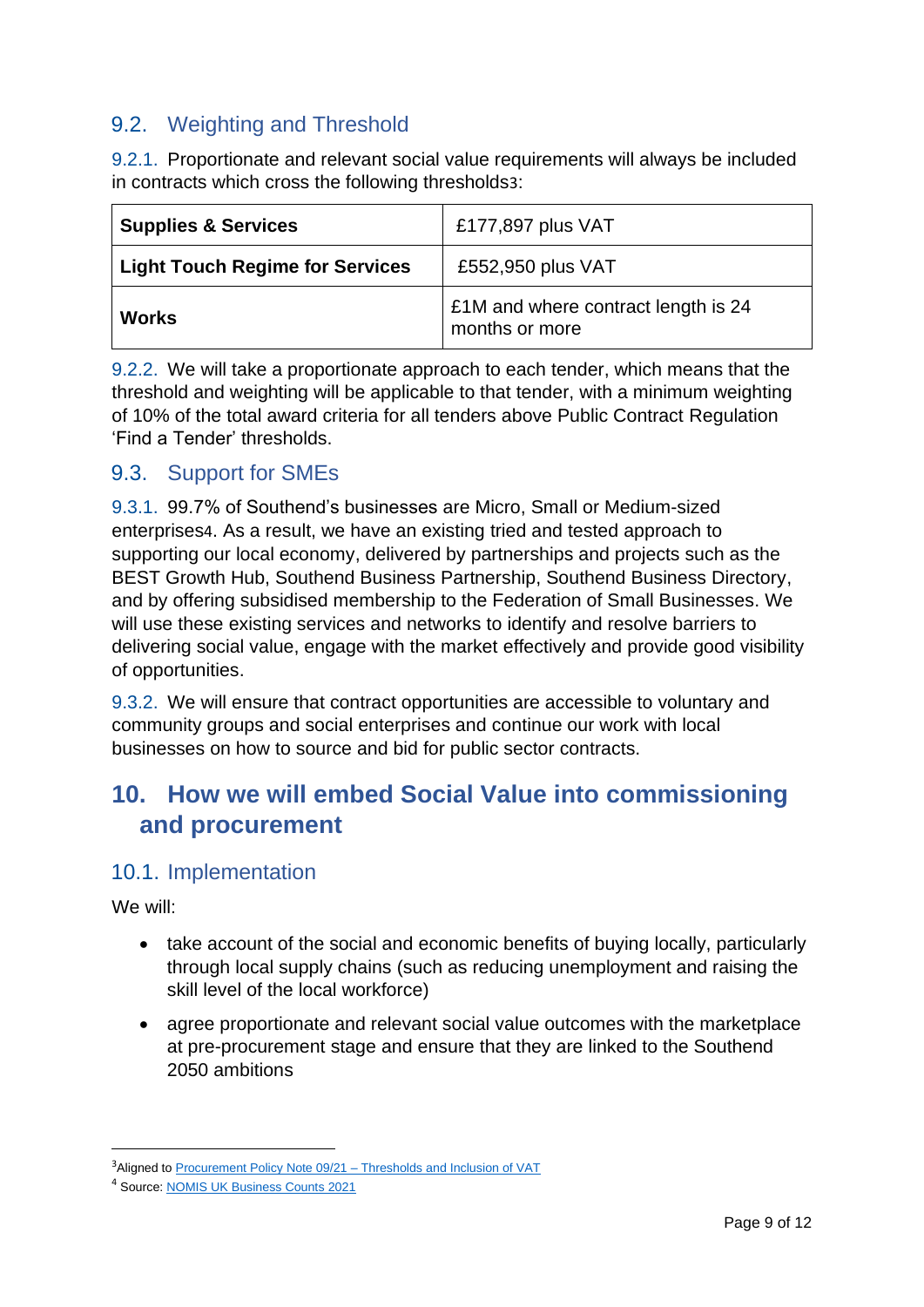- encourage corporate social responsibility amongst the supply chain and contractors
- ensure our equality principles are clearly stated in the Toolkits and encourage providers to develop a proactive approach to diversity
- where possible (and appropriate and compliant with the Public contracts Regulations 2015) present opportunities to local businesses and invite them to tender for the requirements in question
- where desired, work with suppliers to develop their approach to paying a Living Wage.

## <span id="page-9-0"></span>10.2. Communication

We will:

- communicate this policy to all internal staff, providers, and partners to improve understanding of our social value approach and practice
- raise awareness of the principles of social value by working with internal staff, the marketplace, and communities to improve understanding of social value, this Policy and evaluation methods
- send a clear message about our intention to secure social value through our commissioning and procurement every time we communicate with the marketplace
- make social value information available on our website to make it easier for all potential providers to develop a coherent and relevant social value strategy.

#### <span id="page-9-1"></span>10.3. Social Value Toolkits

We will:

- create accompanying Social Value Toolkits to support commissioners, contract managers, procurement officers and providers to deliver good social value
- provide detailed guidance in the Toolkits on the processes required to embed social value in how we achieve outcomes for local people
- align the Toolkits to the ambitions set out in Southend 2050.

## <span id="page-9-2"></span>10.4. Monitoring and Reporting

We will:

• use the Social Value Portal to capture and measure the nature and amount of social value achieved through our contracts, using a bespoke set of National Themes, Outcomes and Measures<sup>5</sup> (known as "the TOMs") to allow us to

<sup>&</sup>lt;sup>5</sup> The National Social Value Measurement Framework is a method of reporting and measuring social value to a consistent standard. More information available a[t http://socialvalueportal.com/national-toms/](http://socialvalueportal.com/national-toms/)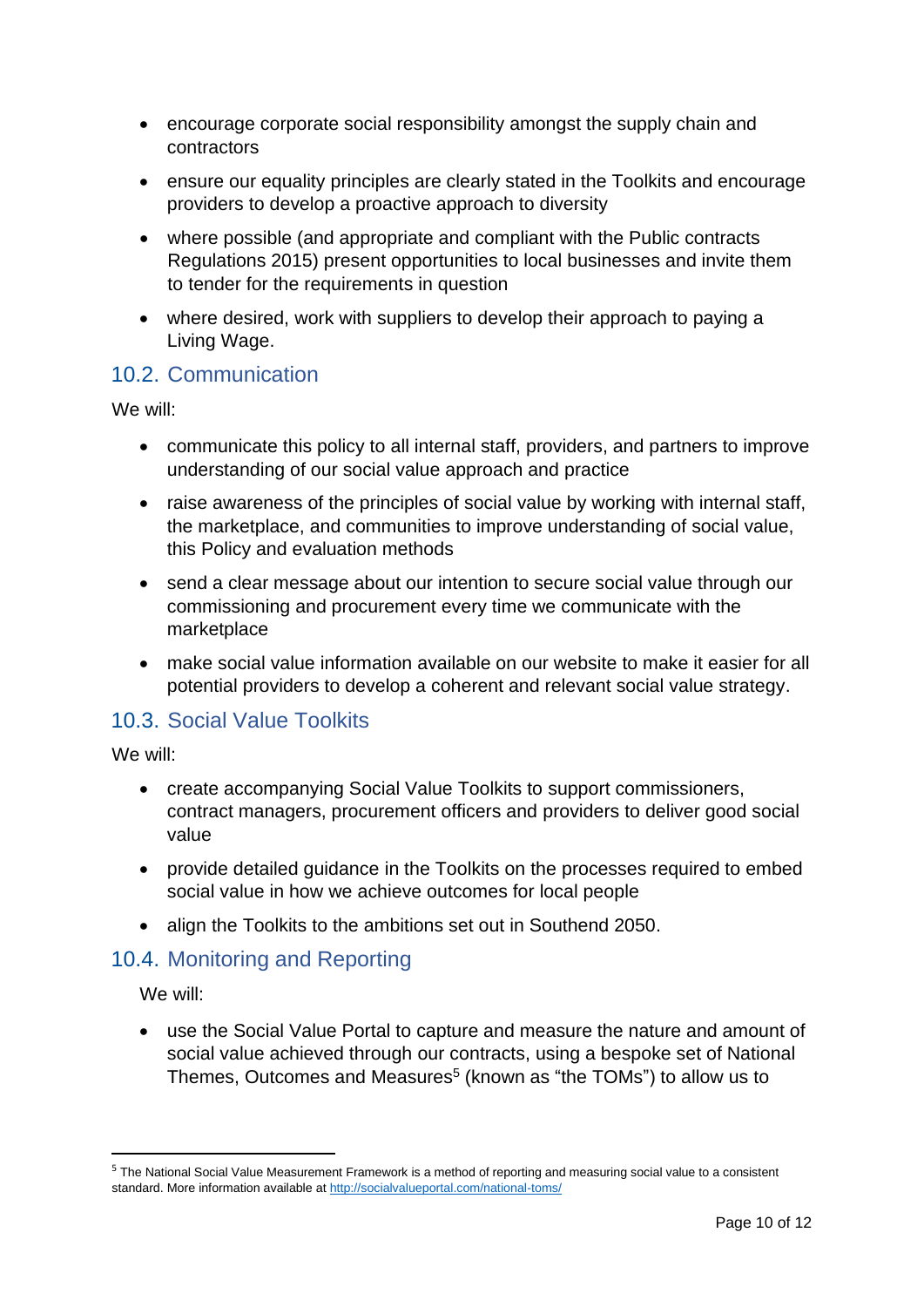attribute a recognised monetary value towards specific areas of social value and then link these back to the aspects of this Policy and Southend 2050

- produce and publish an annual statement which will publicise our Social Value priorities, detail our achievements through commissioning and procurement, and highlight wider examples achieved both within and outside of the Council
- monitor our contracts to ensure that social value promises are fulfilled
- work with the community to set annual targets based on local needs and achievements towards Southend 2050
- regularly report our Local Spend performance indicator in internal and external performance and outcome monitoring reports (such as the 2050 Outcomes Success Measures Report).

#### <span id="page-10-0"></span>10.5. Governance

We will:

- ensure internal controls and processes are in place to ensure fair and transparent decisions are taken about this policy, its application and evaluation
- make the Council's Commissioning Board the collective corporate sponsor for Social Value and define this role in the Board's Terms of Reference.

## <span id="page-10-1"></span>10.6. Training and development

We will:

- develop guidance and training for internal staff
- offer training to local businesses in how to bid for Public Sector contracts
- seek to build social value commissioning expertise within evaluation panels to develop evaluation criteria and best practice.

## <span id="page-10-2"></span>**11. Evaluating our Approach**

11.1. We will evaluate the impact of this Policy to show how we are delivering on our aims and objectives. As part of this, we will conduct a periodic review of the Policy and how it is applied.

11.2. We will further develop our understanding and use different evaluation techniques to show which interventions are successful in providing positive social, economic, and environmental outcomes in Southend.

11.3. We will report periodically on this Policy's objectives and implementation to a cross-sector group, to include senior Council officers, commissioners, contract managers and staff from Procurement and Performance, alongside representatives from business sector and equality groups. This will provide us with an opportunity to adjust our approach as we learn from current practice, using evidence from providers